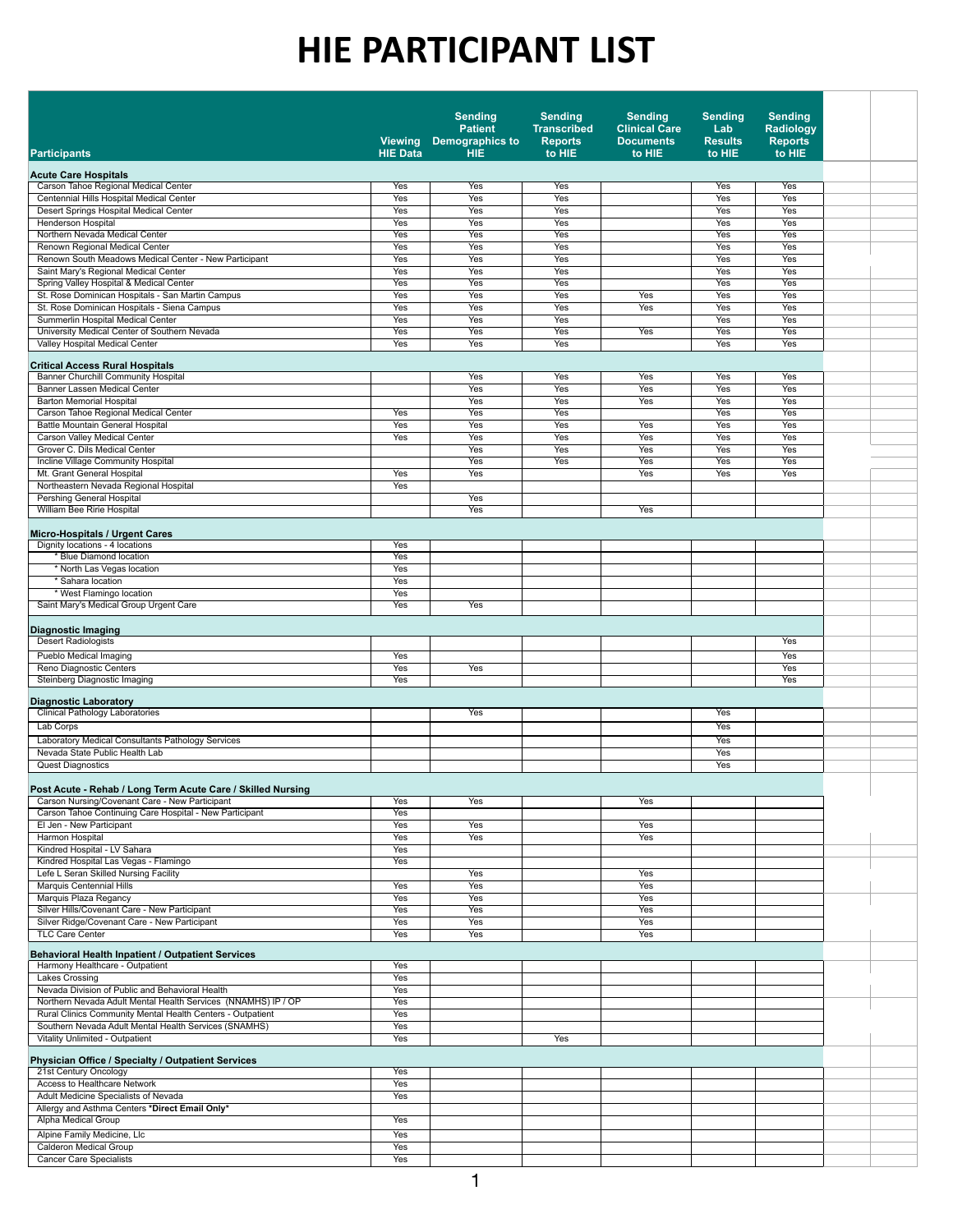| Carson Valley Medical Center - Clinics                     | Yes        |            |     |            |     |            |  |
|------------------------------------------------------------|------------|------------|-----|------------|-----|------------|--|
| <b>Carson Tahoe Emergency Physicians</b>                   | Yes        |            |     |            |     |            |  |
| <b>CIMA Medical Clinic</b>                                 | Yes        | Yes        |     | <b>Yes</b> |     |            |  |
| Cleveland Clinic - Lou Rovo                                | Yes        |            |     |            |     |            |  |
| <b>Clinical Neurology Specialists</b>                      | Yes        |            |     |            |     |            |  |
|                                                            |            |            |     |            |     |            |  |
| Community Health Alliance - HAWC, Inc.                     | Yes        | Yes        |     |            |     |            |  |
| <b>Cornerstone Family Practice</b>                         |            |            |     | <b>Yes</b> |     |            |  |
| David H. Kim, MD, Professional Corporation                 | Yes        |            |     |            |     |            |  |
| Dignity Health Medical Group - 12 locations                | Yes        | <b>Yes</b> | Yes | Yes        |     |            |  |
| <b>Diagnostic Center of Medicine</b>                       | Yes        |            |     |            |     |            |  |
| <b>Dispatch Health</b>                                     | <b>Yes</b> |            |     |            |     |            |  |
| Ernesto A Mccombs DO                                       | Yes        |            |     |            |     |            |  |
| Face to Face Medical Management                            | Yes        |            |     |            |     |            |  |
| Family Doctors of Boulder City                             | Yes        |            |     |            |     |            |  |
| <b>Family Doctors of Green Valley</b>                      | Yes        |            |     |            |     |            |  |
|                                                            |            |            |     |            |     |            |  |
| First Person Care Clinic - 2 locations (FQHC)              | Yes        | Yes        |     |            |     |            |  |
| Forte Family Practice - 3 locations                        | <b>Yes</b> |            |     |            |     |            |  |
| Gastroenterology Consultants                               | Yes        |            |     |            |     |            |  |
| <b>Geriatric Specialty Care</b>                            | Yes        | Yes        |     | Yes        |     |            |  |
| <b>Guadalupe Medical Center - 5 Locations</b>              | Yes        | Yes        |     | <b>Yes</b> |     |            |  |
| <b>Health First Medical Center</b>                         | Yes        |            |     |            |     |            |  |
| Hemostasis Thrombosis Center of Nevada                     | <b>Yes</b> |            |     |            |     |            |  |
| Hope Christian Health Center - 2 locations (FQHC)          | Yes        |            |     |            |     |            |  |
| Intermountain Healthcare                                   | Yes        |            |     |            |     |            |  |
| Internal Medicine Specialists *Direct Email Only*          |            |            |     |            |     |            |  |
| Jose Maria Partida Corona MD PC                            |            |            |     |            |     |            |  |
|                                                            | Yes        |            |     |            |     |            |  |
| Kaylynn Bowman, PharmD                                     | Yes        |            |     |            |     |            |  |
| Kidney Specialists of Southern Nevada                      | Yes        |            |     |            |     |            |  |
| Lance D. Mayor, MD Ltd.                                    | Yes        |            |     |            |     |            |  |
| Mark C Handelman, M.D. LTD                                 | <b>Yes</b> |            |     |            |     |            |  |
| <b>McGinnis MICA Medical PC</b>                            | Yes        |            |     |            |     |            |  |
| Mountain Medical Pulmonology and Sleep Center              | Yes        |            |     |            |     |            |  |
| Mountainside Internal Medicine                             | Yes        |            |     |            |     |            |  |
| Naphcare- Washoe County Jail                               | Yes        |            |     |            |     |            |  |
| Neuropathy and Pain Centers                                | <b>Yes</b> |            |     |            |     |            |  |
| <b>Nevada Care Connect</b>                                 |            |            |     |            |     |            |  |
|                                                            | Yes        |            |     |            |     |            |  |
| Nevada Health Centers - 17 locations                       | <b>Yes</b> |            |     |            |     |            |  |
| Nevada Orthopedic and Spine Centers - 2 locations          | Yes        | Yes        |     | Yes        |     |            |  |
| Nevada Rural Hospitals Partners                            | Yes        |            |     |            |     |            |  |
| Northern Nevada HOPES                                      | Yes        | Yes        |     | Yes        |     |            |  |
| Northern Nevada Radiation Oncology                         | Yes        |            |     |            |     |            |  |
| <b>OBGYN Associates</b>                                    | Yes        |            |     |            |     |            |  |
| OptumCare Cancer Care - 7 locations                        | Yes        |            |     |            |     |            |  |
| OptumCare Lung and Allergy - 2 locations                   | Yes        |            |     |            |     |            |  |
|                                                            |            | <b>Yes</b> |     | <b>Yes</b> |     |            |  |
| OptumCare Orthopedic and Spine                             | Yes        |            |     |            |     |            |  |
| OrthoPro                                                   | Yes        |            |     |            |     |            |  |
|                                                            |            |            |     |            |     |            |  |
| <b>Patients Choice Primary Care Physicians</b>             | <b>Yes</b> |            |     |            |     |            |  |
| <b>Premium Family Care</b>                                 | Yes        |            |     |            |     |            |  |
| Radiation Oncology Centers of Nevada - 2 locations         | Yes        |            |     |            |     |            |  |
| <b>Red Rock Medical Group</b>                              | Yes        |            |     |            |     |            |  |
|                                                            |            |            |     |            |     |            |  |
| <b>Reiner Family Medicine</b>                              | Yes        |            |     |            |     |            |  |
| Reno Family Physicians                                     | Yes        |            |     |            |     |            |  |
| Renown Medical Group Clinics - 18 locations                | Yes        |            |     |            |     |            |  |
| Renown Rural Clinics - 5 locations                         | Yes        |            |     |            |     |            |  |
| Renown Radiation Oncology Department                       | Yes        |            |     |            |     |            |  |
| Roger Estevez M.D. -                                       | <b>Yes</b> |            |     |            |     |            |  |
| <b>Roseman Medical Group</b>                               | Yes        |            |     |            |     |            |  |
| Rosner P. Luss MD Ltd -                                    | Yes        |            |     |            |     |            |  |
| Saint Mary's Medical Group - 9 locations                   | Yes        | Yes        | Yes | Yes        |     |            |  |
| <b>Sierra Neurosurgery Group</b>                           |            | Yes        |     |            |     |            |  |
| Sierra Nevada Nephrology                                   | Yes        |            |     |            |     |            |  |
|                                                            | Yes        | Yes        |     |            |     |            |  |
| <b>Silver Sage Center For Family Medicine</b>              |            |            |     |            |     |            |  |
| Southwest Medical Associates - all locations               | Yes        | Yes        | Yes | Yes        | Yes | <b>Yes</b> |  |
| Southern Nevada Health District                            | <b>Yes</b> | Yes        |     | Yes        |     |            |  |
| Sunset Clinics Family Medicine / Urgent Care - 5 locations | Yes        |            |     |            |     |            |  |
| <b>Touro University Nevada</b>                             | Yes        |            |     |            |     |            |  |
| <b>Towngate Medical Center</b>                             | <b>Yes</b> |            |     |            |     |            |  |
| <b>United Critical Care</b>                                | Yes        |            |     |            |     |            |  |
| University of Nevada School of Medicine                    | Yes        |            |     |            |     |            |  |
| Urology Nevada - 2 locations                               | Yes        |            |     |            |     |            |  |
| Urology Specialists of Nevada - 2 locations                | <b>Yes</b> | Yes        |     | <b>Yes</b> |     |            |  |
| <b>US Acute Care Solution</b>                              | Yes        |            |     |            |     |            |  |
|                                                            |            |            |     |            |     |            |  |
| <b>US Health Systems</b>                                   | Yes        | Yes        |     |            |     |            |  |
| <b>Vitality Unlimited - Outpatient</b>                     |            | Yes        |     | Yes        |     |            |  |
| <b>Washoe County Health District</b>                       |            | Yes        |     | Yes        |     |            |  |
| <b>Washoe Tribal Health Center</b>                         | Yes        |            |     |            |     |            |  |
| <b>Wellcare Services</b>                                   | Yes        |            |     |            |     |            |  |
| WebIZ                                                      |            | Yes        |     |            |     |            |  |
| <b>Wolfson Medical Center -</b>                            | Yes        |            |     |            |     |            |  |
| Yerington Paiute Tribal Health Clinic                      | Yes        |            |     |            |     |            |  |
|                                                            |            |            |     |            |     |            |  |
| <b>Home Health Agencies</b>                                |            |            |     |            |     |            |  |
| CarePro Home Health & Hospice                              | Yes        |            |     |            |     |            |  |
| Caring Nurses, Inc.                                        | Yes        |            |     |            |     |            |  |
| Physicians Choice HHC - Henderson                          | Yes        |            |     |            |     |            |  |
| Visiting Nurses of Nevada, Inc.                            | Yes        |            |     |            |     |            |  |
|                                                            |            |            |     |            |     |            |  |
| <b>Hospice</b><br>Infinity Hospice Care - Las Vegas        | Yes        |            |     |            |     |            |  |

## **HIE PARTICIPANT LIST**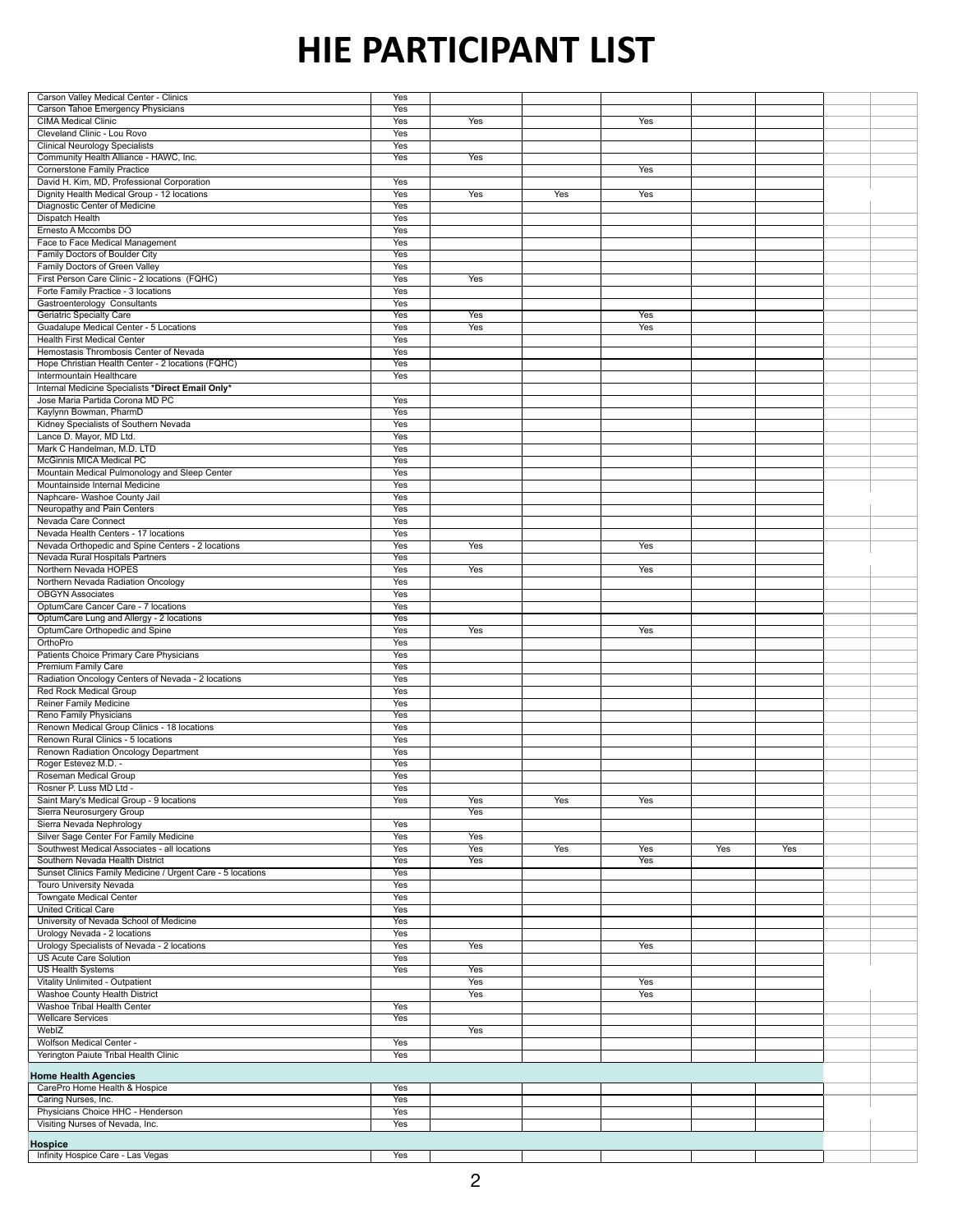| Infinity Hospice Care - Reno                                  | <b>Yes</b> |            |            |  |  |
|---------------------------------------------------------------|------------|------------|------------|--|--|
| Nathan Adelson Hospice                                        | Yes        |            |            |  |  |
|                                                               |            |            |            |  |  |
| ProCare Hospice of Nevada                                     | Yes        |            |            |  |  |
| <b>EMS</b>                                                    |            |            |            |  |  |
| Las Vegas Fire and Rescue                                     | Yes        |            |            |  |  |
| Regional Emergency Medical Services Authority (REMSA)         | Yes        |            | <b>Yes</b> |  |  |
| <b>Health Plans</b>                                           |            |            |            |  |  |
| Anthem Blue Cross Blue Shield of Nevada                       | Yes        | Yes        |            |  |  |
| Health Plan of Nevada                                         | Yes        | Yes        |            |  |  |
| Hometown Health Plan                                          | Yes        |            |            |  |  |
| PacifiCare of Nevada                                          | Yes        |            |            |  |  |
| Prominence Health Plan                                        | Yes        | <b>Yes</b> |            |  |  |
| Sierra Health and Life                                        | <b>Yes</b> |            |            |  |  |
| SilverSummit Healthplan                                       | Yes        | Yes        |            |  |  |
| <b>State of Nevada Medicaid</b>                               | <b>Yes</b> | Yes        |            |  |  |
| United Health Insurance                                       | Yes        |            |            |  |  |
|                                                               |            |            |            |  |  |
| <b>Connected to other State HIE's</b>                         |            |            |            |  |  |
| Alabama One Health Record (AL)                                |            | Yes        |            |  |  |
| Arkansas Share (AR)                                           |            | Yes        |            |  |  |
| <b>Chesapeack Regional</b>                                    |            | Yes        |            |  |  |
| Colorado Regional Health Information Organization (CO)        |            | Yes        |            |  |  |
| East Tennessee Health Information Network (TN)                |            | <b>Yes</b> |            |  |  |
| <b>Great Lakes Health Connect (MI)</b>                        |            | <b>Yes</b> |            |  |  |
| HASA <sub>(TX)</sub>                                          |            | Yes        |            |  |  |
| Health Current (AZ)                                           |            | Yes        |            |  |  |
| HealtHIE Nevada (NV)                                          |            | <b>Yes</b> |            |  |  |
| <b>HEALTHeLINK</b>                                            |            | Yes        |            |  |  |
| Idaho Health Data Exchange (ID)                               |            | Yes        |            |  |  |
| Indiana Health Indormation Exchange (IN)                      |            | Yes        |            |  |  |
| KHIE(KY)                                                      |            | <b>Yes</b> |            |  |  |
| Los Angeles Network for Enhanced Services (CA)                |            | Yes        |            |  |  |
| Louisiana Health Information Exchange (LA)                    |            | <b>Yes</b> |            |  |  |
| Michiana Health Information Network (IN)                      |            | Yes        |            |  |  |
| Missouri Health Connection Cross Community (MO)               |            | Yes        |            |  |  |
| MyHealth Access Network (OK)                                  |            | Yes        |            |  |  |
| Nebraska Health Information Initiative - NeHII (NE)           |            | Yes        |            |  |  |
| North Carolina Health Information Exchange Authority (NC)     |            | Yes        |            |  |  |
| The Health Collaborative (OH)                                 |            | Yes        |            |  |  |
| <b>Quality Health Network (CO)</b>                            |            | Yes        |            |  |  |
| Reliance eHealth Collaborative (Southern OR, WA, Northern CA) |            | Yes        |            |  |  |
| San Diego Health Connect (CA)                                 |            | Yes        |            |  |  |
| Santa Cruz HIE (CA)                                           |            | Yes        |            |  |  |
| Utah Health Information Network (UT)                          |            | Yes        |            |  |  |
| West Virginia Health Information Network (WV)                 |            | Yes        |            |  |  |
| <b>Technical Vendor</b>                                       |            |            |            |  |  |
| <b>Collective Medical Technlogies (CMT)</b>                   |            | Yes        |            |  |  |

## **HIE PARTICIPANT LIST**